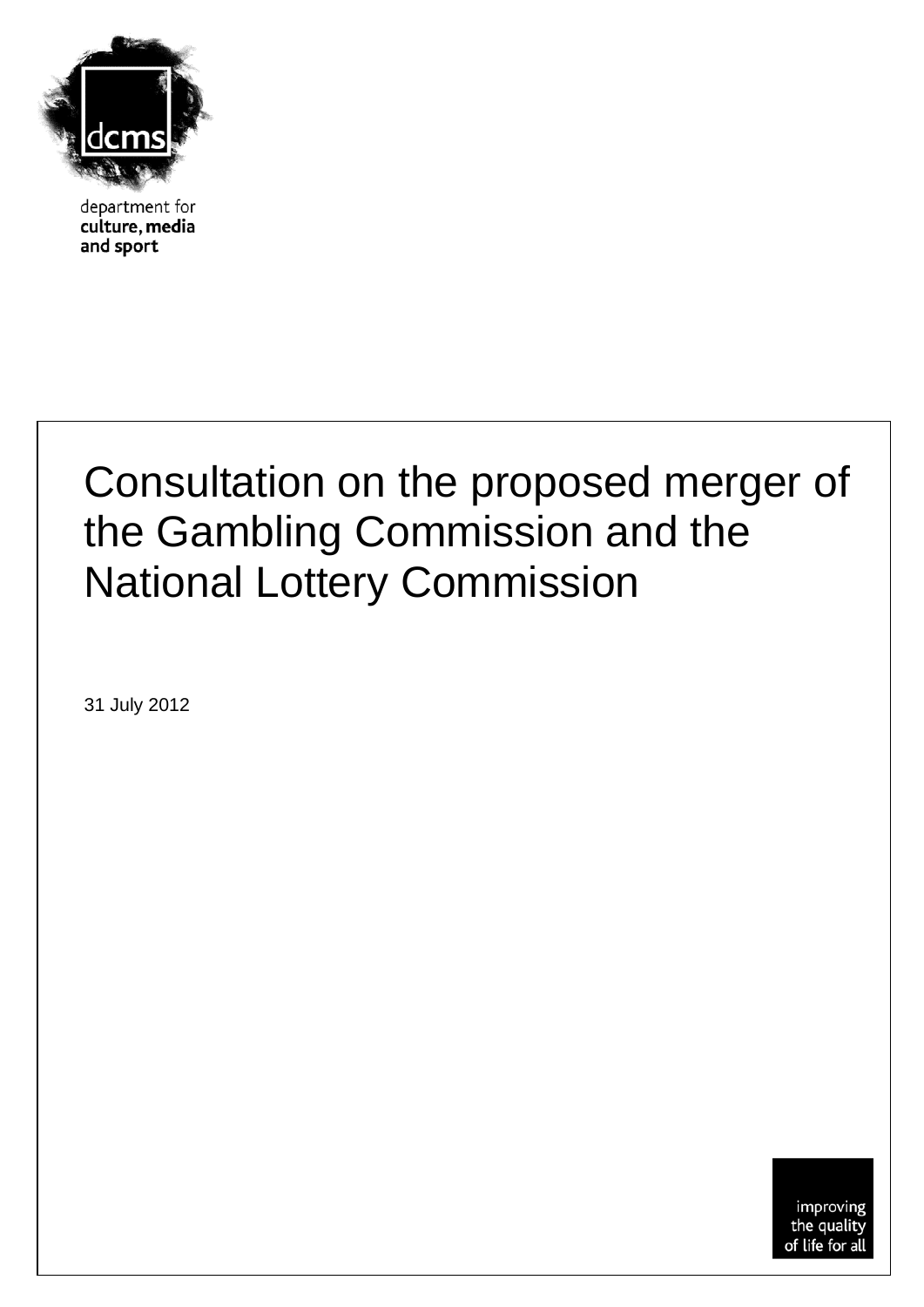Our aim is to improve the quality of life for all through cultural and sporting activities, support the pursuit of excellence, and champion the tourism, creative and leisure industries.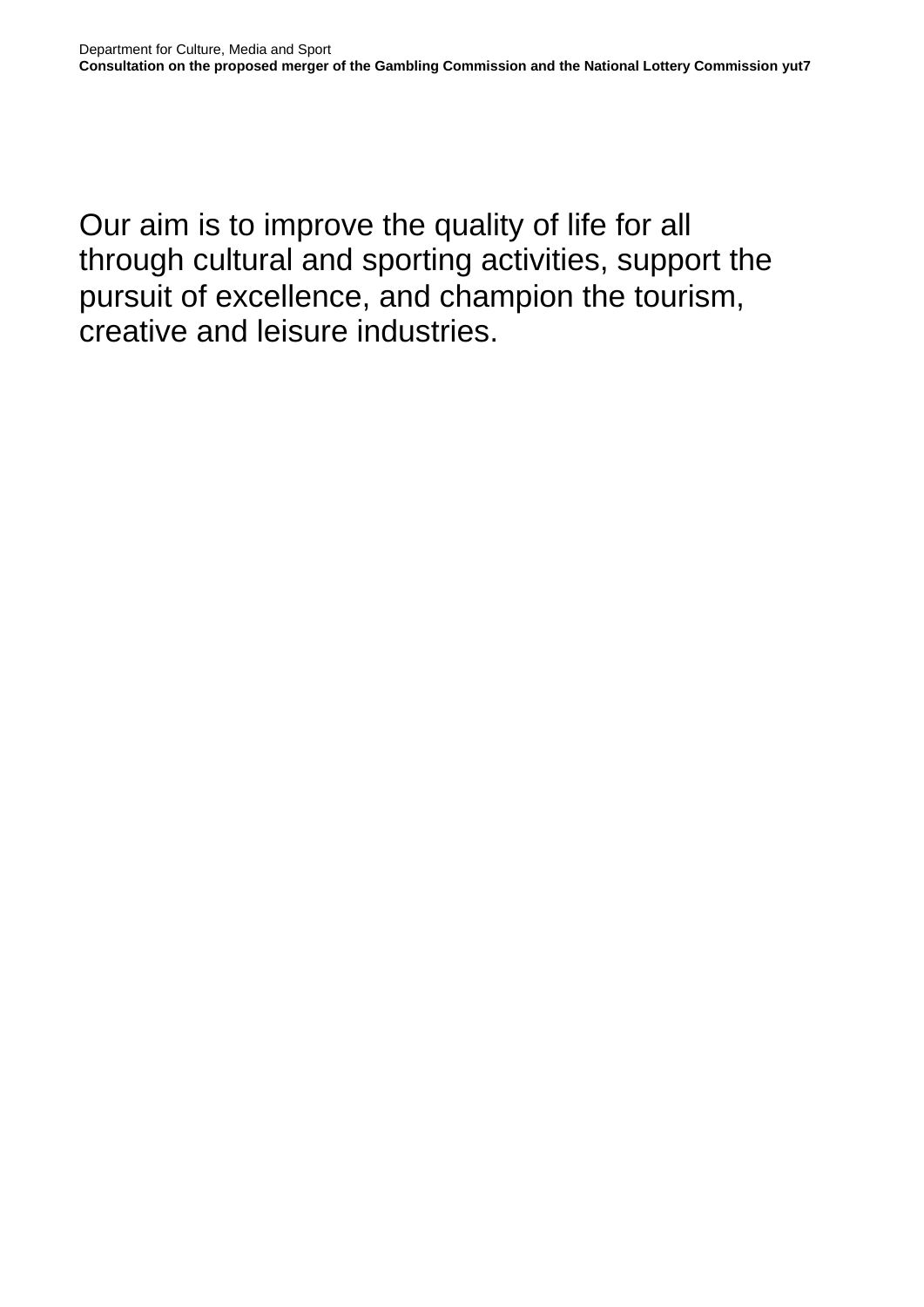### **Contents**

**3**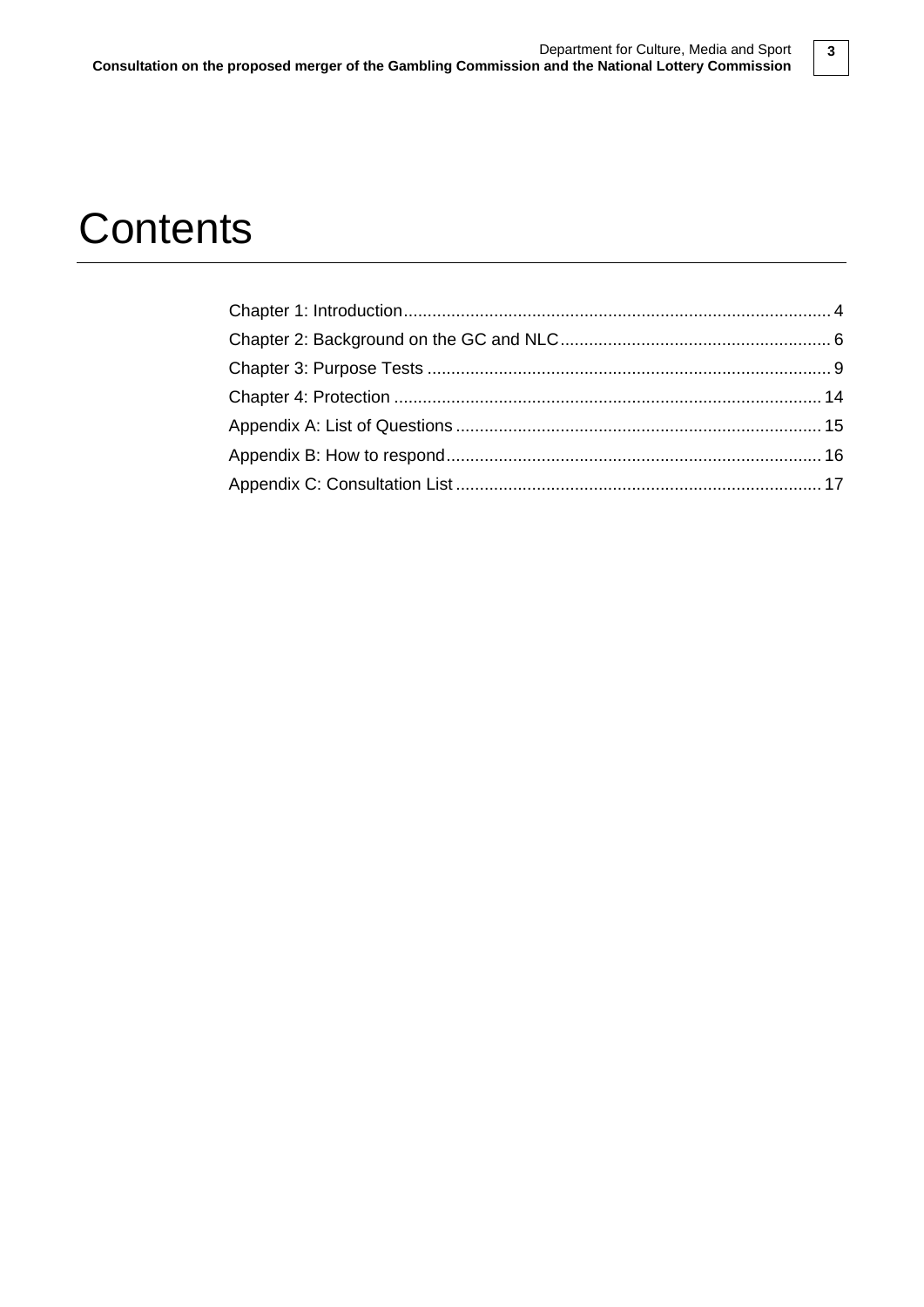# Chapter 1: Introduction

1.1 The Government has committed to increasing the accountability and reducing the number and cost of public bodies. Ministers believe that merging the Gambling Commission (GC) and National Lottery Commission (NLC) will help achieve this aim while preserving the appropriate and effective regulation of gambling and the National Lottery and delivering other organisational benefits. A provision to merge the two bodies was therefore included in the Public Bodies Bill which received Royal Assent in December 20[1](#page-3-0)1<sup>1</sup>.

1.2 The National Lottery currently produces a public benefit of around £1.6 billion a year for good causes. The regulated Gambling industry is worth £9.9 billion to the UK economy (25% of this comprises of National Lottery GGY), generates over £1.4 billion a year in duty (including the National Lottery) and employs around 115,000 people. The creation of a single regulator should ensure that regulation continues to protect the public, particularly in light of rapid change and innovation in the overall gambling market, while allowing regulated sectors to flourish in order to deliver the public benefits outlined above.

1.3. The Government believes the merged body will be well placed to advise on gambling and National Lottery matters; make evidenced based regulation easier to achieve and create synergies in understanding game and technological developments. Over time, the co-location of the two existing bodies (which has already occurred) and merger will generate cost savings which should help reduce pressures on existing sources of funding, including fees, although this will be offset initially by transitional costs. Further details of estimated costs and savings of the proposed merger are set out in the Impact Assessment accompanying this consultation.

1.4 The legal power by which the Government proposes to merge the two Commissions comes from the Public Bodies Act 2011. That power is broad enough to allow additional provisions to be made that deal with practical or consequential matters necessary to give proper effect to the merger. It is not broad enough to allow any modifications to existing statutory duties and functions which do not follow from the merger to be made to either Commission or the way in which either Commission operates. It is the Government's intention for the merged body to retain the existing duties and functions of the Gambling and National Lottery Commissions

<span id="page-3-0"></span>1.5 The objective of the merger might therefore be described as: To continue to protect the public (by ensuring that all gambling including the National Lottery continue to be conducted fairly and openly, are crime free and do not put children or other vulnerable people at risk) and subject to that, to permit gambling and to maximise the NL's return to good causes while securing the benefits from removing duplication and from concentrating the expertise on gambling regulation.

<sup>1</sup> http://www.legislation.gov.uk/ukpga/2011/24/contents/enacted/data.htm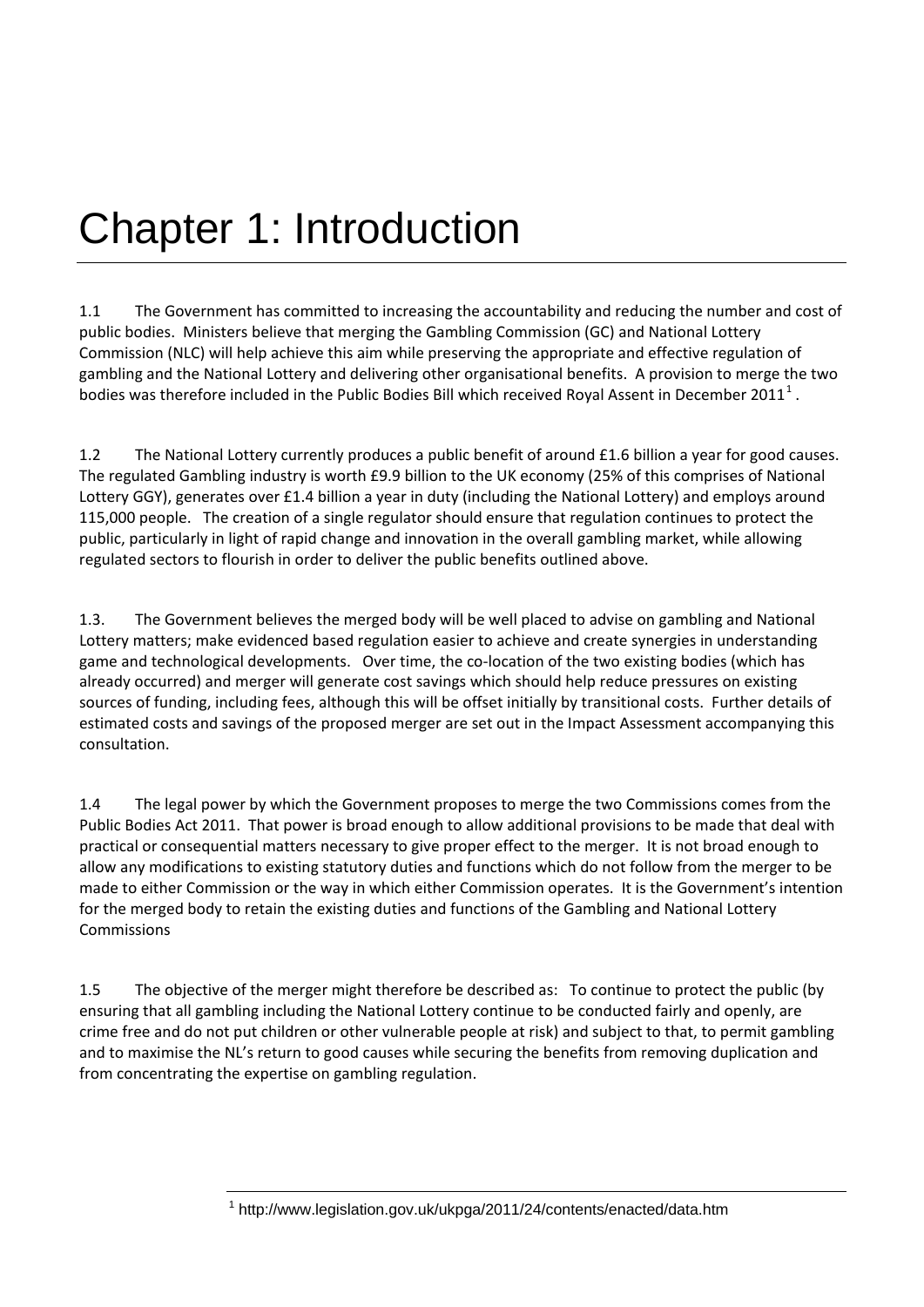1.6. The Gambling Commission has a remit covering Great Britain and the National Lottery Commission covers the United Kingdom. The Government does not envisage any problems in the merged organisation covering different jurisdictions in respect of different functions. If a single merged regulator is created, we therefore do not propose to amend the scope of territorial responsibility for these functions which, in any case, as this would go beyond the scope of the 2011 Act.

1.7 The power to merge bodies under the 2011 Act allows Ministers to merge bodies in a group in schedule 2 of the Act:

> (a) to abolish all the bodies or offices in the group, create a new body corporate or office and transfer some or all of the functions of the abolished bodies or offices to the new one, or

(b) to abolish all but one of the bodies or offices in the group and to transfer some or all of the functions of the abolished bodies or offices to the remaining one.

1.8. The Government preferred option is to use the powers in the 2011 Act to implement the proposals outlined in this consultation and to merge the two bodies by abolishing the NLC and transferring its powers to the GC.

1.9. The 2011 Act, as approved by Parliament, requires that Ministers consult on their proposals before laying a draft order. On that basis, the Minister invites comments on these proposals as measures that might be carried forward by an order under the 2011 Act, subject to the outcome of this consultation. All responses, including those which propose an alternative to the Government's preferred option, will be given due consideration.

**Q1. Do you agree in principle to the proposal to merge the Gambling Commission and the National Lottery Commission? If not, please explain why.**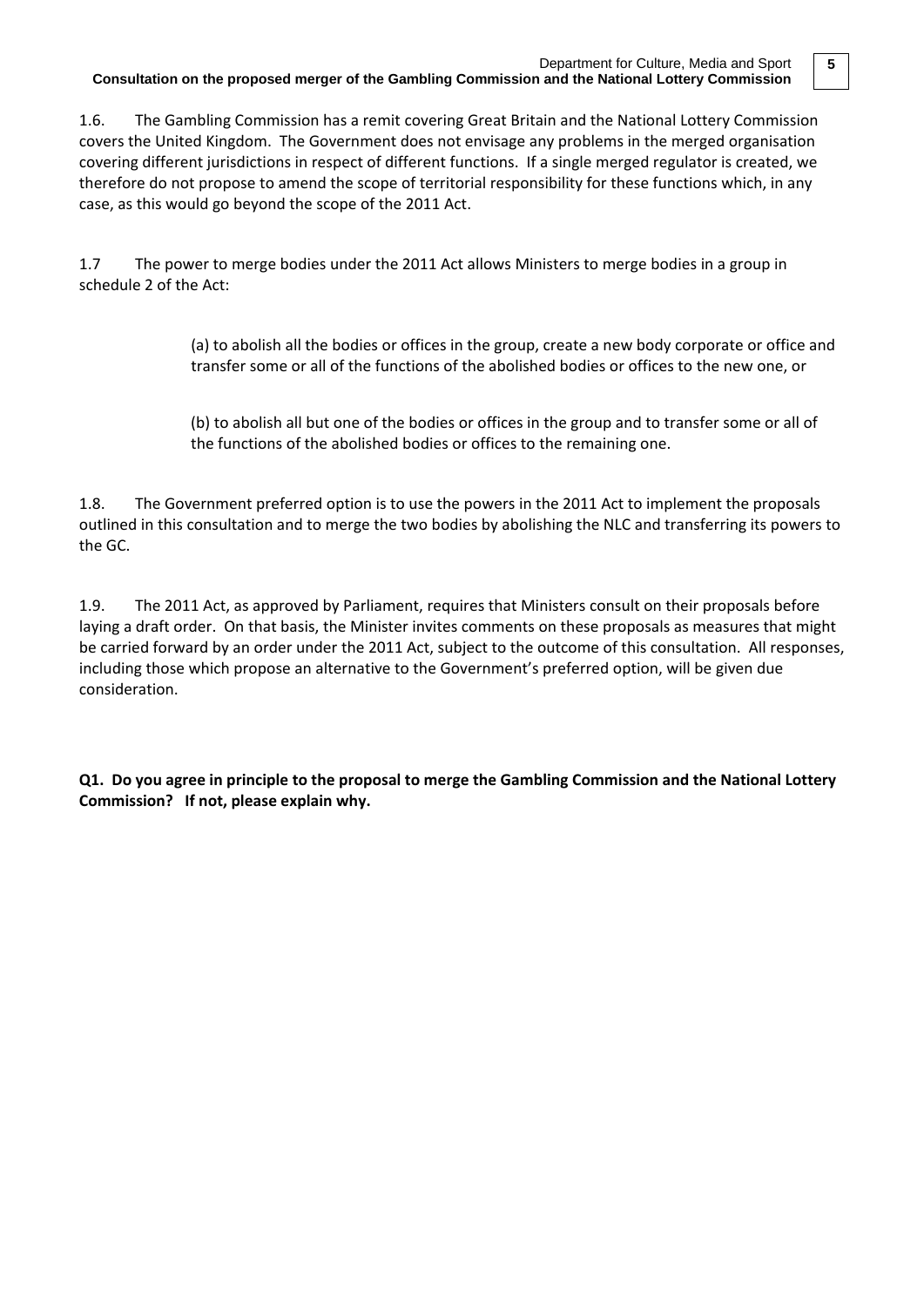# Chapter 2: Background on the GC and **NLC**

**2.1 The National Lottery Commission** is a Non-Departmental Public Body (NDPB) responsible for licensing and regulating the National Lottery. In January 2012 it moved from its previous central London office when its lease ended there to co-locate with the Gambling Commission in Birmingham. At the same time, it also introduced shared services, provided by the Gambling Commission, for all its administrative functions. It has six non-executive Commissioners and currently employs 15 staff (reduced from 34 – including all administrative functions - in 2010/11). Its annual expenditure in 2011/12 was £4.5m (including costs of relocation). The NLC is funded through the Consolidated Fund, which is reimbursed by the National Lottery Distribution Fund (NLDF), net of any fees paid into the Consolidated Fund by the National Lottery operator.

2.2 National Lottery games consist of draw-based games, such as Lotto, and Scratchcards. Both forms can be played at retailers and online (where scratchcards take the form of Interactive Instant Win Games). There are presently approximately 27,500 National Lottery retailers throughout the UK but this is due to increase to 35,500 retailers by 2013. In addition, people can also play over the Internet; via FastPay outlets at supermarket checkouts; and over mobile phones. Since the first draw in November 1994, the National Lottery has raised over £27 billion for good causes.

2.3 The Lottery is operated by Camelot UK Lotteries Ltd, under a licence granted in 2009 following a full, international competition. The present licence was initially granted for a 10 year period, ending in January 2019. This has recently been extended to January 2023.

2.4 The NLC operates at arm's length from government and its decisions are independent. It has a Board of at least five Commissioners appointed by the Secretary of State for Culture, Media and Sport, who also appoints the Chair. At present, it has seven Commissioners, including the Chief Executive. It meets monthly to make decisions about new Lottery licences and other developments. It also appoints the Chief Executive.

- 2.5 Its overriding statutory duties are to exercise its functions in a manner it considers will:
	- a. ensure that the National Lottery, and every lottery that forms a part of it, is run with all due propriety;
	- b. ensure that the interests of every participant in the lottery are protected; and
	- c. Subject to these two duties, maximise the amount of money available to good causes.
- 2.6 The NLC has the following functions:
	- d. Running the competition process to select the operator of the Lottery, and granting the operator's licence (which may include such conditions as the NLC considers appropriate).
	- e. Licensing each game that the operator wishes to promote, under such conditions as the NLC considers appropriate.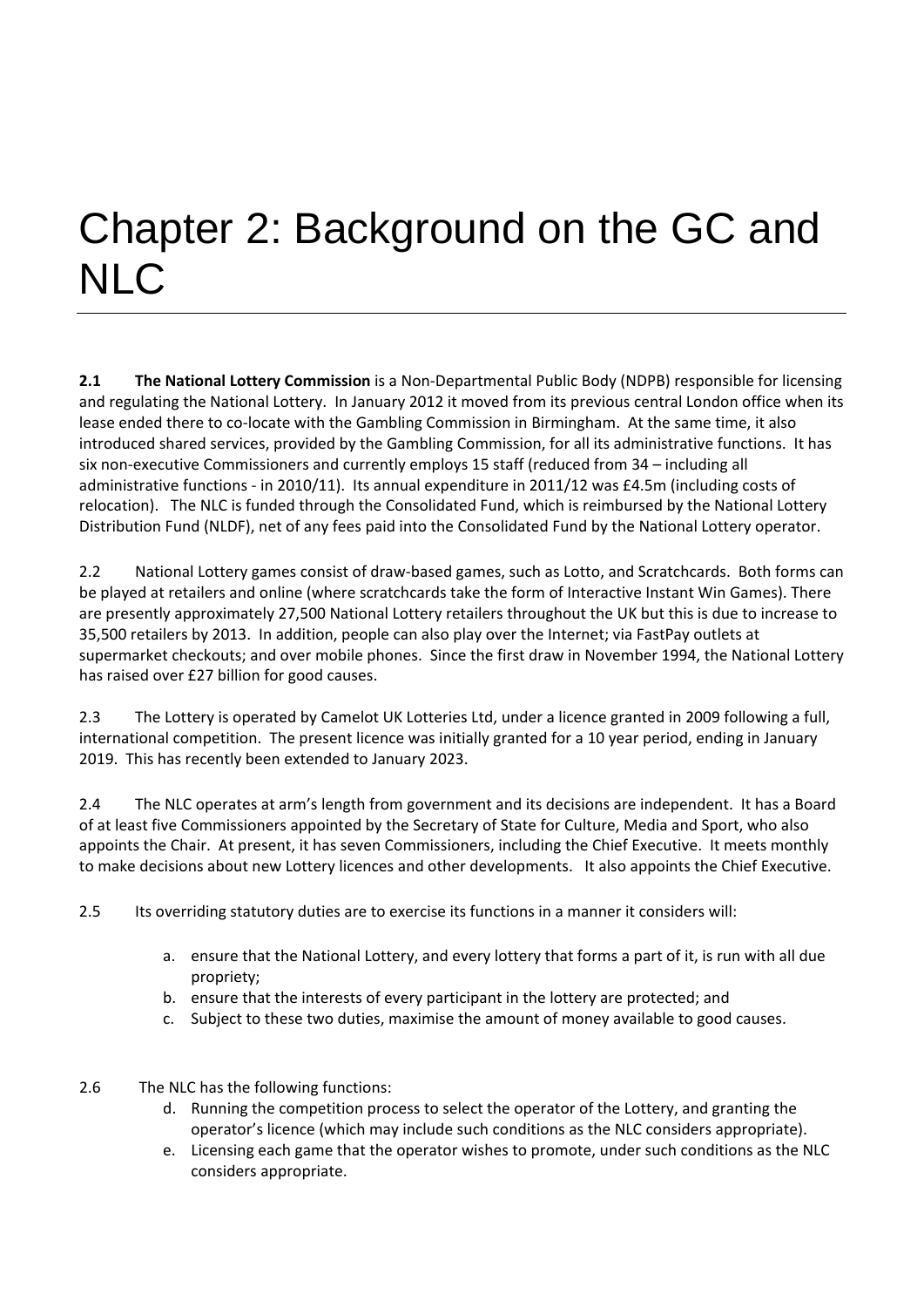- f. Reviewing the terms of the Licences it issues and granting consents under those licences in response to changing circumstances or proposals from the Licensee (for example, in cases of change of ownership; organisational structure; introduction of new technologies or to facilitate significant investment).
- g. Checking that the operator meets the conditions of its licences and taking enforcement action where conditions are not met. The range of available actions include financial penalties, seeking an order from the High Court, and in extreme cases, revocation of licences.
- h. Checking that the operator, those who financially benefit from the National Lottery and those who manage its business are fit and proper.

2.7 The NLC is responsible for licensing games, vetting the operator and its suppliers, protecting players and protecting the National Lottery brand. It has access to the operator's systems and records and performs checks on a broad range of the operator's activities. It closely monitors National Lottery sales, and commissions independent research to support the development of the National Lottery and ensure its integrity. The NLC also ensures that it remains capable of running effective competitions for future licences and providing continuity of the National Lottery between Licensees – for example, the NLC is the registered owner of all National Lottery intellectual property.

2.8 The Secretary of State has the same duties as the NLC which he must meet in exercising his functions of making regulations and issuing Directions to the Commission under Section 11 of the 1993 National Lottery etc. Act (as amended). The Commission must comply with those Directions in the exercise of its National Lottery licensing functions. There are presently 13 Directions which relate to: Types of Lottery; Limits on ticket price; Unclaimed prizes; Mandatory conditions in Licences; Financial penalties; Performance standards; Raising public awareness; and Olympic Lottery proceeds.

2.9 **The Gambling Commission** was set up under the Gambling Act 2005 to regulate commercial gambling in Great Britain and became fully operational on 1 September 2007. It is an independent non-departmental public body sponsored by DCMS. It has 204 employees, mostly based in Birmingham, but including over 50 compliance and enforcement managers working across Great Britain. It currently has a Board of eight Commissioners appointed by the Secretary of State, including the Chief Executive. The current Chair of the Gambling Commission, Philip Graf, was appointed on the basis that, should the merger take place, he would Chair the merged body.

2.10 The GC has a budget of £12m (2010/11) which is entirely funded through licence fees paid by gambling operators.

- [2](#page-6-0).11 The GC regulates<sup>2</sup>:
	- i. Over 800 arcade operators with over 2,000 premises
	- j. over 500 off-course bookmakers with over 9,000 premises and nearly 700 on-course bookmakers
	- k. over 200 bingo operators with nearly 70[0 bingo](http://www.gamblingcommission.gov.uk/gambling_sectors/bingo.aspx) clubs
	- l. over 50 casino operators with nearly 150 [casinos](http://www.gamblingcommission.gov.uk/gambling_sectors/casinos.aspx)
	- m. over 600 [gaming machine](http://www.gamblingcommission.gov.uk/gambling_sectors/gaming_machines.aspx) and gambling software providers
	- n. nearly 45[0 lottery](http://www.gamblingcommission.gov.uk/gambling_sectors/lotteries.aspx) operators (but not the National Lottery)and 29 external lottery managers
	- o. 225 British-based [remote gambling operators.](http://www.gamblingcommission.gov.uk/gambling_sectors/remote.aspx)

<span id="page-6-0"></span>The GC does not regulate spread betting (which is a [Financial Services Authority](http://www.fsa.gov.uk/) responsibility).

**7**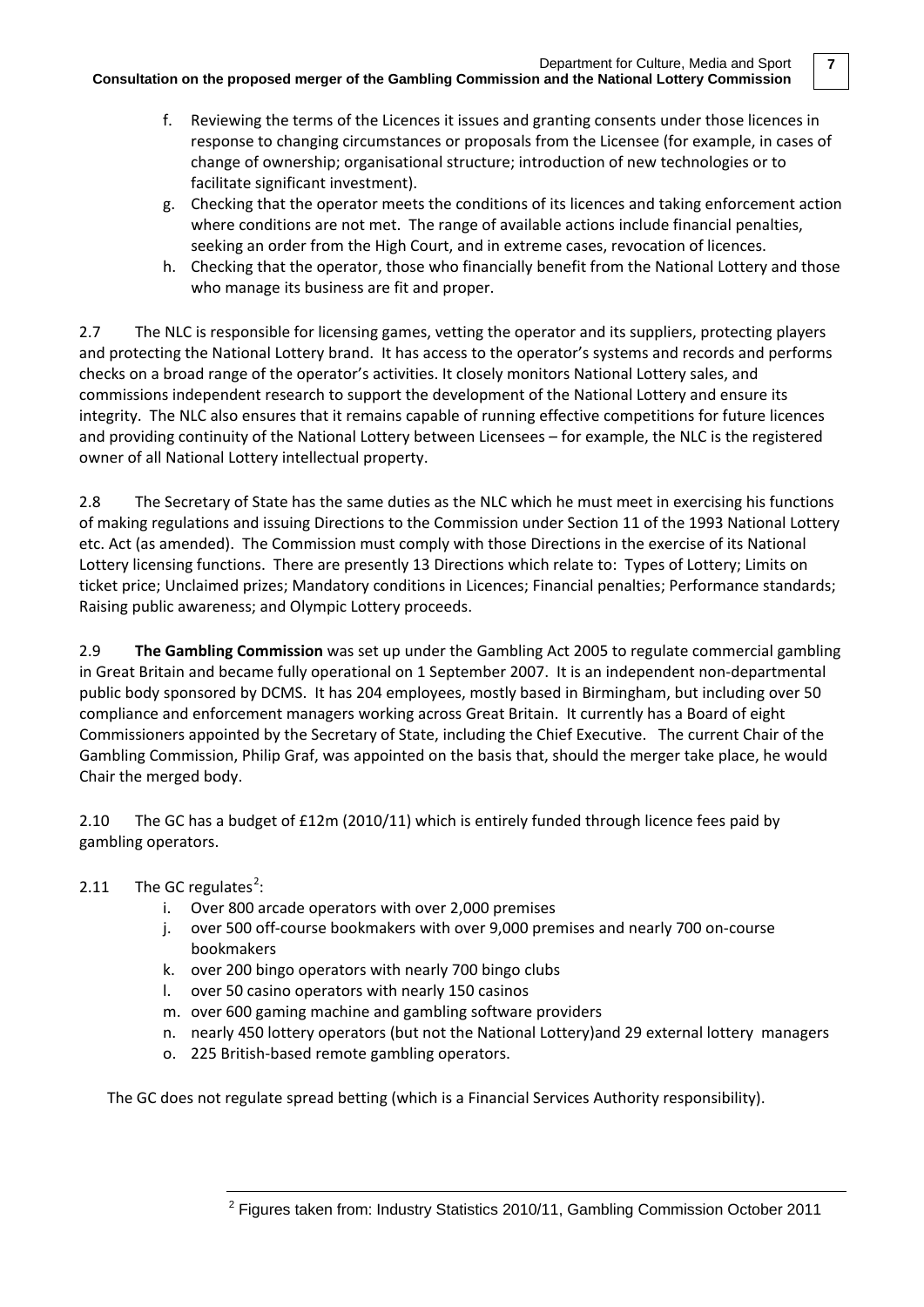2.12 The GC has a statutory duty to permit gambling in so far as the Commission thinks it is reasonably consistent with the licensing objectives:

- (a) preventing gambling from being a source of crime or disorder, being associated with crime or disorder or being used to support crime,
- (b) ensuring that gambling is conducted in a fair and open way, and
- (c) protecting children and other vulnerable persons from being harmed or exploited by gambling.

and to provide advice to government (both levels) on gambling and its regulation.

2.13 The GC issues: operating licences to organisations and individuals who are providing facilities for gambling; and personal licences to certain individuals working within the industry. The GC also imposes [licence conditions and publishes codes of practice](http://www.gamblingcommission.gov.uk/pdf/LCCP%20-%20Oct%202008.pdf) (LCCP) after consultation which sets out the manner in which facilities for gambling should be provided. The Secretary of State can impose licence conditions and make regulations prescribing the parameters within which the Commission operates.

2.14 The GC works closely with licence holders to ensure they comply with the LCCP and have procedures in place to comply with the law. The Commission has legal powers to deal with licensed operators who do not comply with the LCCP including unlimited fines, suspensions or revocations of licences. The GC also has the powers to investigate and prosecute illegal gambling under the Gambling Act 2005 and initiate criminal proceedings in relation to cheating.

2.15 The GC works closely with licensing authorities (local authorities), who are responsible for issuing operators with premises licences and permits and local gambling premises, as well as Her Majesty's Revenue and Customs (HMRC) and local law enforcement. The GC is the primary advisory body to local and national government on gambling including: the incidence of gambling; the manner in which gambling is carried out; effects of gambling; and regulation of gambling.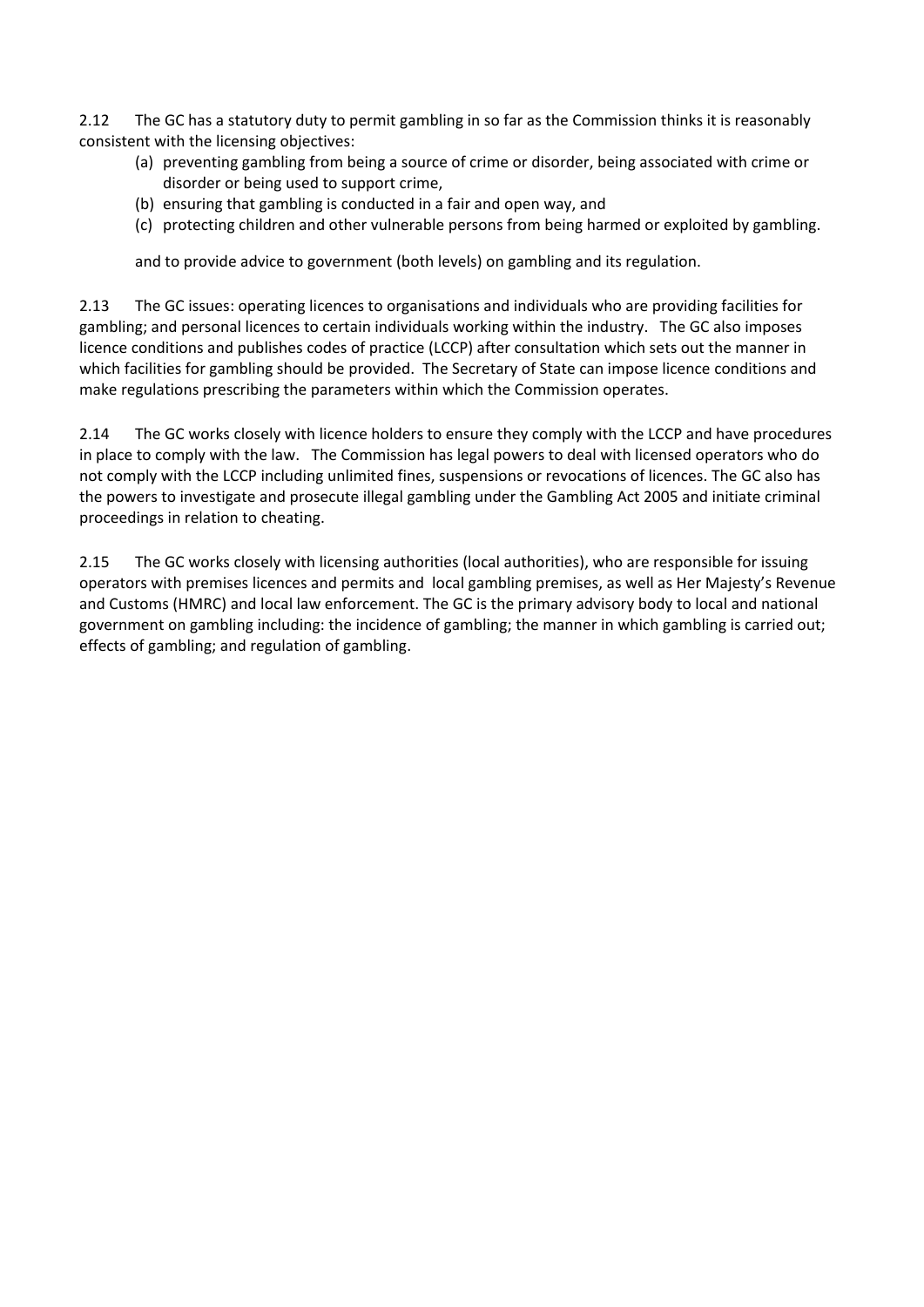**9**

## Chapter 3: Purpose Tests

3.1 A Minister may only make reforms under the Public Bodies Act if they consider that this serves the purpose of improving the exercise of public functions, having regard to—

- Efficiency the more efficient undertaking of public functions
- Effectiveness the effective provision of public functions
- Economy, reform in order to deliver better value for money
- Securing appropriate accountability to Ministers who are the elected and legitimate office holders who answer to Parliament.

#### **Benefits of merger**

3.2 As outlined in the introduction, the gambling sector and the National Lottery are of significant economic importance. The Government believes that a merged body would not only continue the programmes in place for better regulation in both regulatory spheres, but would be well placed to look to make further synergies across merged functions.

3.3 There are regulatory issues which are common to gambling and the National Lottery, such as under age play and speed of play. With increased use of internet based instant play lottery games, the distinction between some aspects of lotteries and other types of gambling is becoming less clear cut. A single entity would be better placed to delineate the boundary between the two and to look at demarcation issues 'in the round' when advising Ministers.

3.4 There will also be benefits in the improved opportunities to develop wider and deeper skills across the staff of the organisations; allow better career development; make the organisations more sustainable: and allow better cross-fertilization of ideas and best practices.

3.5 A merged body should also deliver efficiency savings in the costs of running the organisations and deliver value for money for fee payer and Lottery good causes. Savings have already been achieved through the co-location of the NLC with the GC in Birmingham and the increasing sharing of back office functions and common services. We believe these measures are saving in the region of £1m a year, although in the short term this is being partially offset by NLC relocation costs (including those of backfilling posts and the establishment of common services) and redundancies.

3.6 Merger of the two organisations would bring further limited financial benefits beyond co-location.

They would include:

- a. A reduction in the number of board members, generating savings in remuneration and T&S and recruitment costs (partially offset by any increased travel to Birmingham)
- b. A reduction in senior management numbers (but less than proportionate cut in costs as the second tier responsibilities would be greater)
- c. Some small further savings in administrative and management functions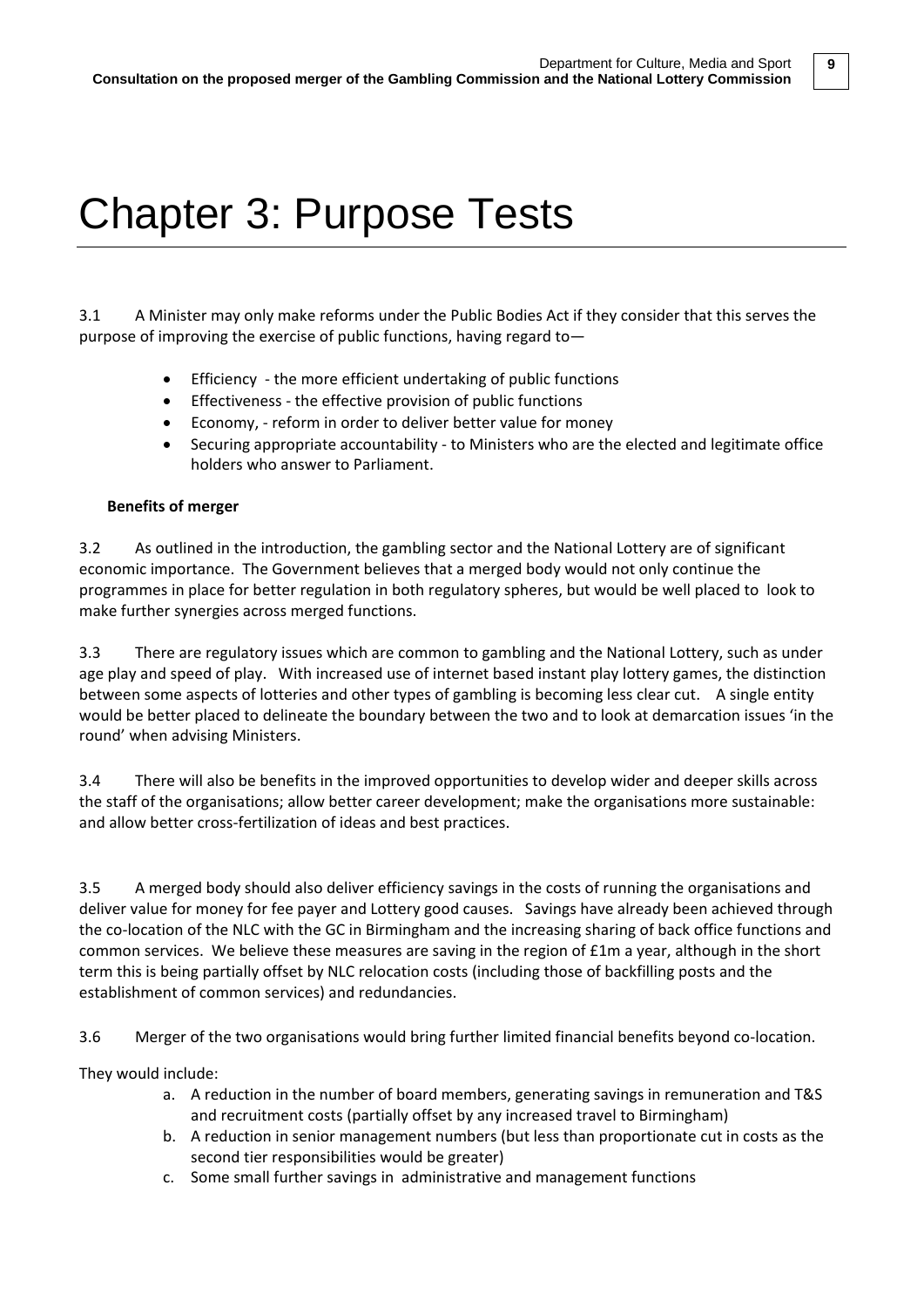d. Longer term savings through inspection, compliance and enforcement functions synergies though constrained by the need to retain commercial confidentiality [Small savings on DCMS sponsorship costs

The savings generated by merger will be offset to some degree in the early years by:

- e. the diversion of senior resource from normal regulatory business into extracting the economies and melding the organisations into one
- f. costs arising from transitional arrangements, including staff resource to manage the process, a degree of double banking initially to ensure continued delivery of e.g. lottery revenue and GC savings/quality improvements while transfer of knowledge and experience takes place and any redundancy costs arising from the merger of activities.
- g. Initial communication costs

3.7 The Government will aim for the total number of Commissioners on the merged body to be less than the combined number of Commissioners (15) current serving on the two bodies.

3.8 The impact assessment for the merger proposals estimates the annual net savings of the Government's preferred merger option to be £166,000 mainly from savings in Board and senior executive. In the spending review period, this will be offset by the transitional and preparatory costs.

### **Risk of potential conflicts of interest**

3.9 In considering merging the two organisations, the Government has considered whether there are potential conflict of interest risks and how they might be addressed. An important starting point is to it is to understand the difference between the two existing regulatory regimes.

3.10 In basic terms, the GC is responsible for oversight of a private, competitive market, in order to ensure that social responsibility policy objectives are met. The NLC is responsible for a public undertaking, run for public benefit in a non-competitive (monopoly) market. The undertaking is outsourced to a private entity through competition for a single licence. The objectives and duties of the current regulators flow from these different starting points.

3.11 The NLC is not just a regulator of the National Lottery but is, in effect, the 'client' for whom Camelot runs the lottery. This is embodied in the NLC objective to (subject to it public protection duties) maximise the amount of money available to good causes. The GC has a similar regulatory role to the NLC's in relation to the public protection objectives, but does not have a 'client' role, nor does it have an objective to maximise the receipts from the licensable activities. However, subject to consistency with the public protection objectives, it has a duty to allow gambling and hence to permit different operators to maximise their revenues subject to reasonable consistency with the licensing objectives.

3.12 It is important to recognise that the NLC's third objective is a key mechanism for protecting the public interest in the Lottery. It allows the regulator to negotiate with the licensee, where the licensee brings forward proposals for changes to the licence or new activities which might not be dealt with in the incentive structure built into the licence. Examples include the sale of Camelot's shares, and licence extension and investment proposals. In addition, the regulator will wish to ensure there will be strong competition for future licences; and prevent the licensee taking steps that might increase returns in the current licence period, but have adverse consequences for returns under future licences.

3.13 The NLC's client role may raise a concern that the requirement to maximise good causes would (or would be perceived to) give the Lottery operator preferential treatment over other gambling operators. This might lead to suggestions that certain regulatory decisions were unfairly favourable to Camelot in an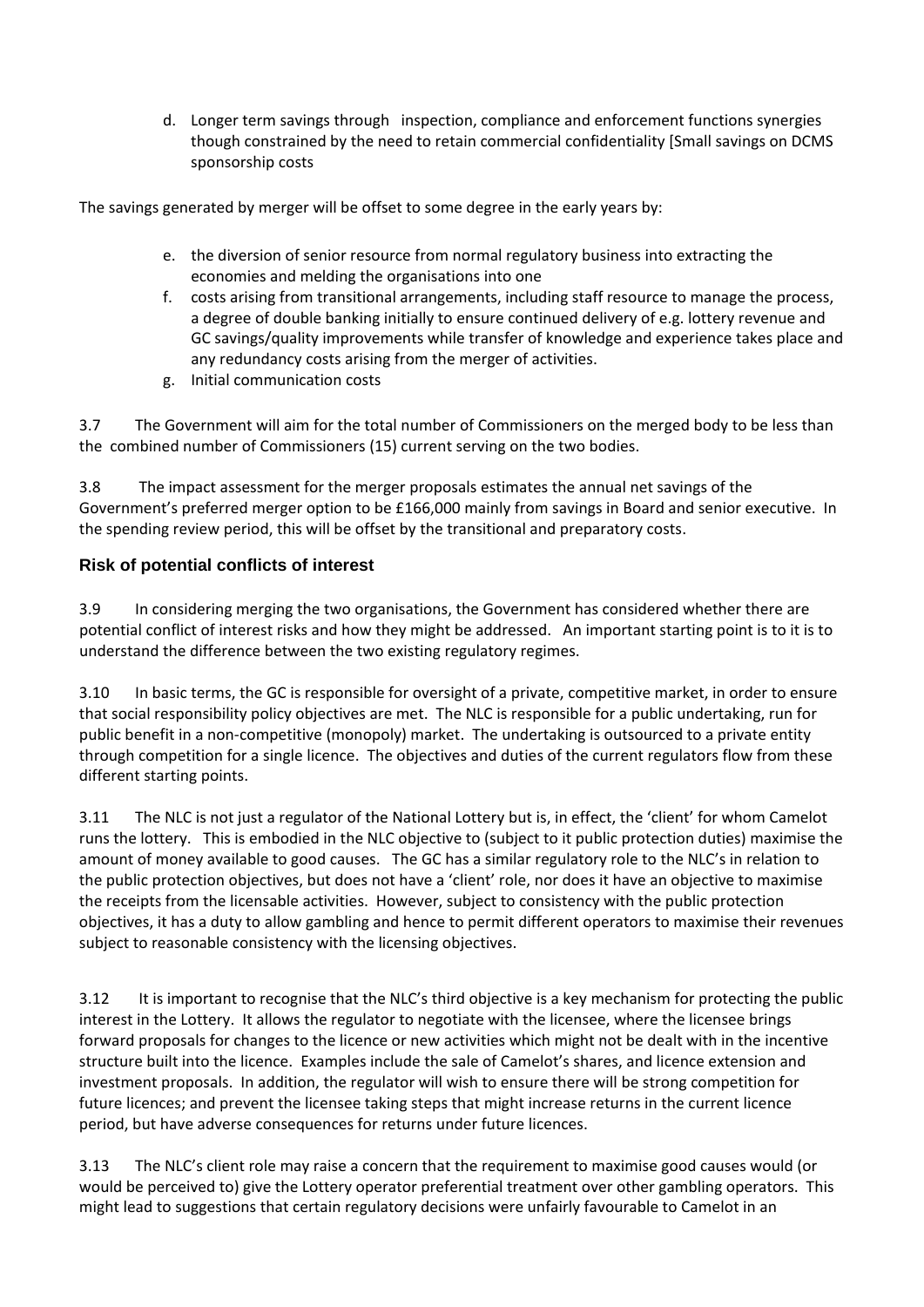**11**

increasingly competitive and crowded market. There may also be a contrary concern that a single regulator is less able to prevent the encroachment of commercial gambling into the National Lottery territory, or that new and innovative National Lottery products could be unnecessarily constrained by an overly cautious approach in order to avoid accusations of bias. A challenge for a merged body will be to demonstrate that it is acting fairly and is even handed. There is potential scope for legal challenge to its decisions: a risk that exists for current regulators.

3.14 In this context it is important to note that the NLC's duty to maximise returns to National Lottery Good Causes only relates to the exercising of functions in relation to National Lottery licensing issues, and is then subordinate to its duties of propriety and player protection. This would remain the case in a merged body, meaning that decisions affecting other forms of gambling would not be subject to the duty to maximise returns to National Lottery Good Causes.

3.15 The GC has to treat and be seen to treat competing sectors fairly and it already regulates several different gambling sectors, including society lotteries which could potentially compete with the National Lottery. The merged body, like the current Gambling Commission, will operate within the legal framework provided which sets out the 'terms of trade' on which the different sectors operate and compete. As at present, it will be for the government, not the new body, to ensure that those terms of trade balance the interests of different sectors. A merged regulator should, however, be well placed to provide the government with comprehensive advice on the implications of regulatory changes across the gambling industry.

3.16 It is possible that bringing the National Lottery and gambling regulation together in the same body will help ensure a common regulatory response to similar issues and risk factors (although the special status of the National Lottery can justify certain regulatory standards being set at a higher level). So it is not necessarily the case that a merger will increase the tensions between the lottery operator and the wider gambling sector.

### Steps to address/mitigate those risks

3.17 The main Board will need, in the exercise of its functions, to take a clear view of the potential for any conflict of interest (whether real or apparent) in individual cases as they arise, although this is true for any public body.

3.18 As the Government made clear during the passage of the Public Bodies Bill, it will be important to be able to demonstrate the continuing impartiality of the regulatory body and the governance arrangements of the merged organisation should ensure adequate separation of duties and a firewall to be put in place where genuine conflicts might exist.

3.19 The Government believes that there are options that might provide the necessary assurance that these issues can be effectively and transparently managed. These might include delegating Commissioners to take decisions and make recommendations in relation to the National Lottery; establishing a dedicated team to lead on National Lottery issues in order to ensure familiarity and expertise in relation to the Licence and how it operates (thereby allowing those individuals to be isolated from any issues of commercial confidentiality) and ensuring that the way the new organisations works and its decisions are open to scrutiny to reassure stakeholders that there is no conflict.

3.20 The Government has considered whether these requirements should be set out in statute through the 2011 Act order, but has decided that this is neither necessary nor desirable. Experience of other regulators suggests that such structures need flexibility in order to respond to changing regulatory good practice and respond to issues that arise post-merger in a relatively quick and responsive manner. There are also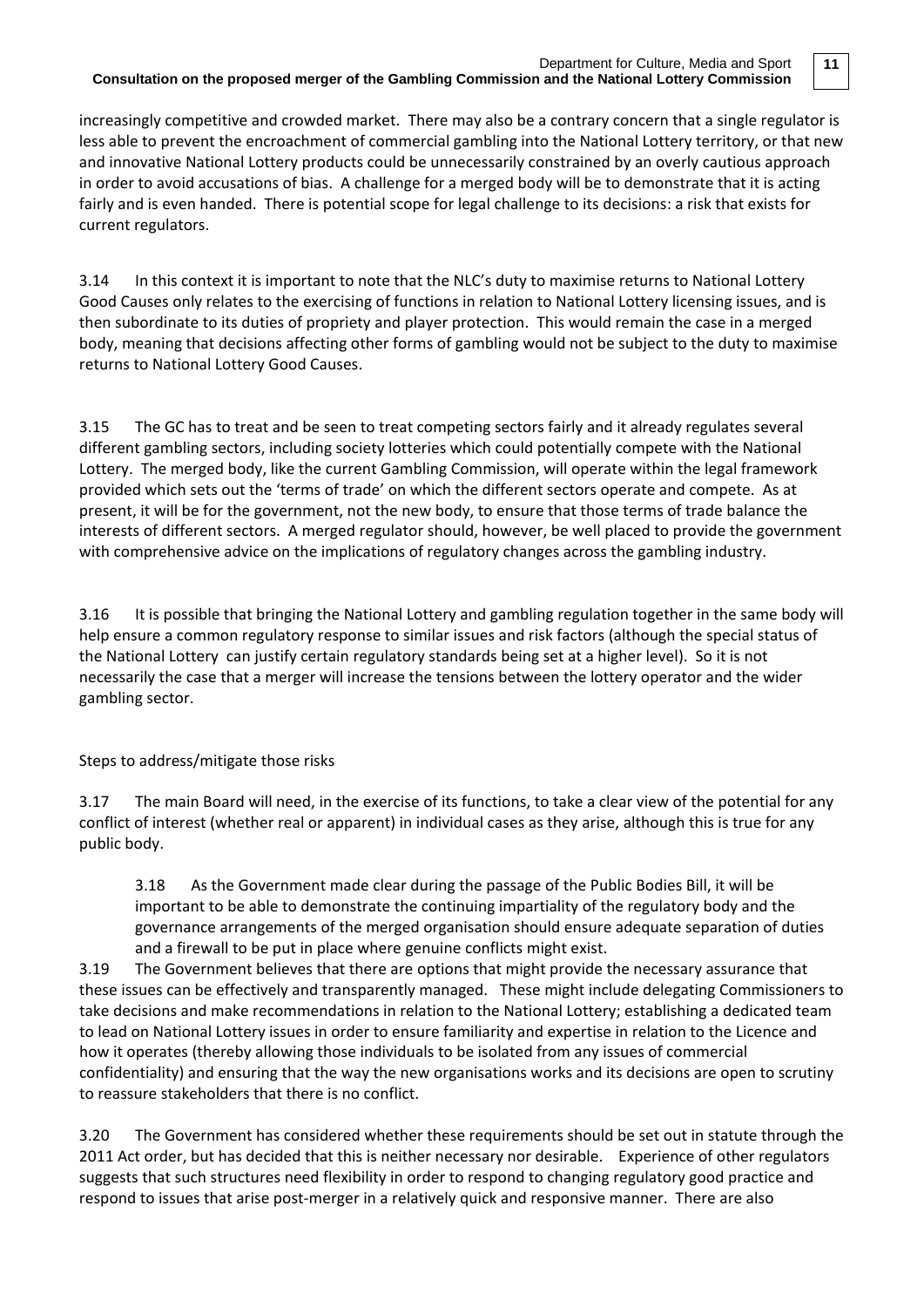mechanisms in place to ensure appropriate oversight, including the Management Agreement that the Department has with each of its arms-length bodies.

3.21 While Ministers believe that regulators should be independent of Ministerial intervention on operational matters, the Secretary of State would retain the existing powers of direction over the NLC regarding National Lottery licensing issues (see para 2.8 above). In relation to gambling, the Secretary of State can impose licence conditions and make regulations prescribing the parameters within which the GC operates. Those powers would continue after merger.

### **Fees and resources**

3.22 It will be important is to show that, post-merger, there is no cross subsidy and that mainstream gambling cannot argue that it is funding National Lottery regulation, and vice versa. The usual accounting requirements will show the organisation's income from the various sources and the expenditure on discrete areas of activity. There will also be an allocation of costs across shared services such as legal, back office, HR, finance, press and (some) research. However, this already happens as a result of co-location of the GC and NLC and is therefore not an issue which arises because of the merger, but will be potentially brought into sharper focus because of the merger.

3.23 Fee will be kept under annual review in the usual way and, the Government does not propose to amend the existing funding mechanisms for either the GC or the NLC on merger. The Government believes that the full cost of gambling regulation should be met by the regulated industry rather than the taxpayer, and the National Lottery regulation will continue to be funded by principally by the NLDF with some licence fee income. It will, however, be important to ensure that the new organisation can manage its resources in such a way that minimises the risks of unexpected costs or increases in income in one area causing pressures in another.

3.24 If the merger is achieved through abolishing both bodies and creating an entirely new entity, there would be some additional costs and staff disruption. This would include the need to consult all staff formally about transfer to a new body (instead of just those currently employed by the NLC); amending GC contracts with suppliers and other documentation as necessary to be in the name of the new body.

3.25 This suggests that the Government's preferred option to merge the bodies through transferring the NLC functions to the GC would be simpler and more cost effective than abolishing both bodies and creating a new one. The merged body would legally be called the Gambling Commission but the part of the organisation which dealt with the transferred distinctive National Lottery Commission functions could, with the Secretary of State's consent continue to use the current NLC branding and logo, making it clear that it was now part of the merged Gambling Commission. This would save any rebranding costs and at the same time underline the distinctive role of regulating the national lottery and securing maximum return to good causes.

### **Questions**

**Q2. Do you have any concerns about a single regulator? If so, please specify**

**Q3. Do you agree that the measures for handling the different regulatory requirements of the National Lottery should not be prescribed in statute, but left for**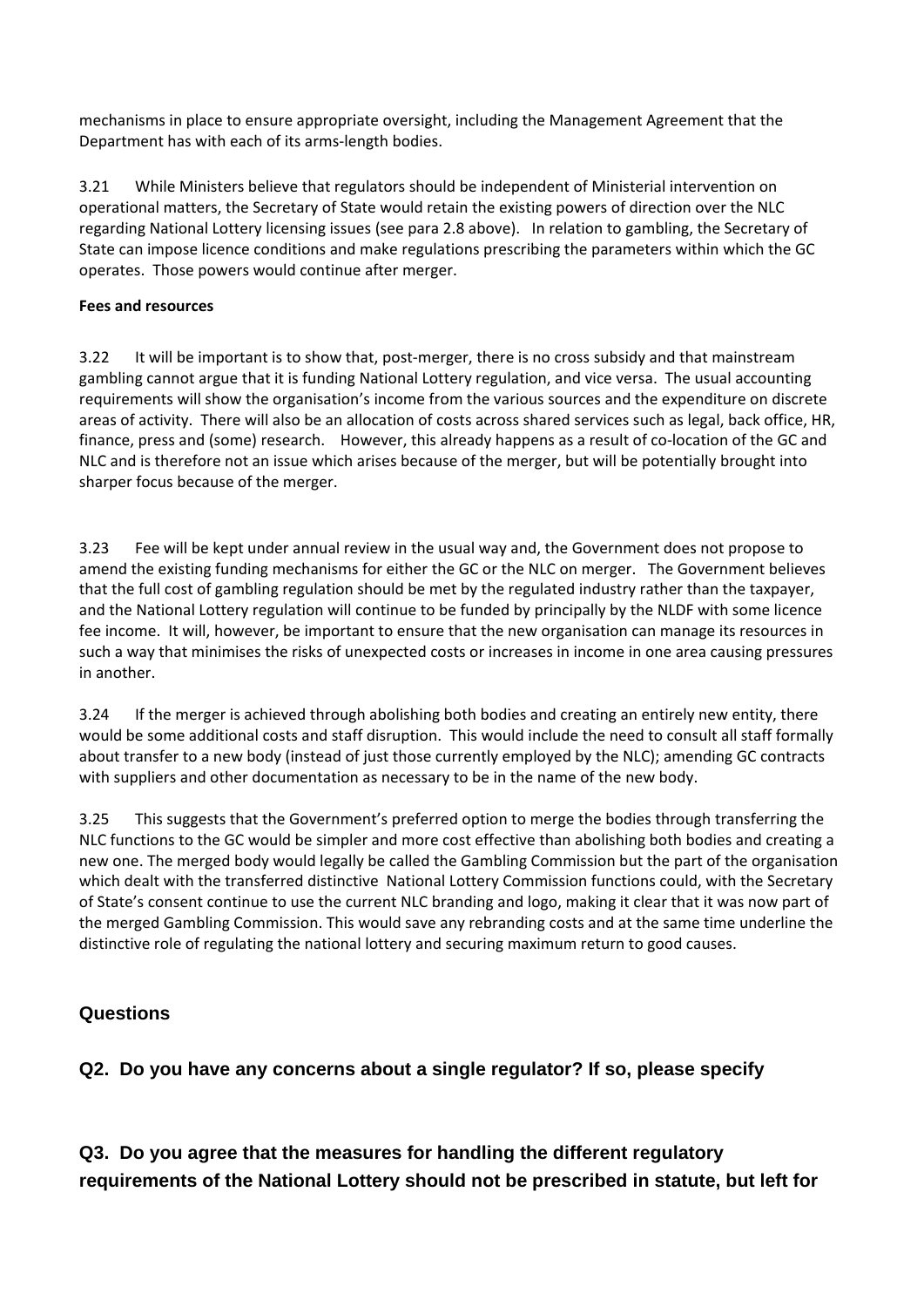**the Board to decide, within the usual ALB oversight arrangements? What considerations do you think the Board should bear in mind?**

**Q4. Do you agree with the Government's preferred option of abolishing the NLC; transferring its functions to the GC?**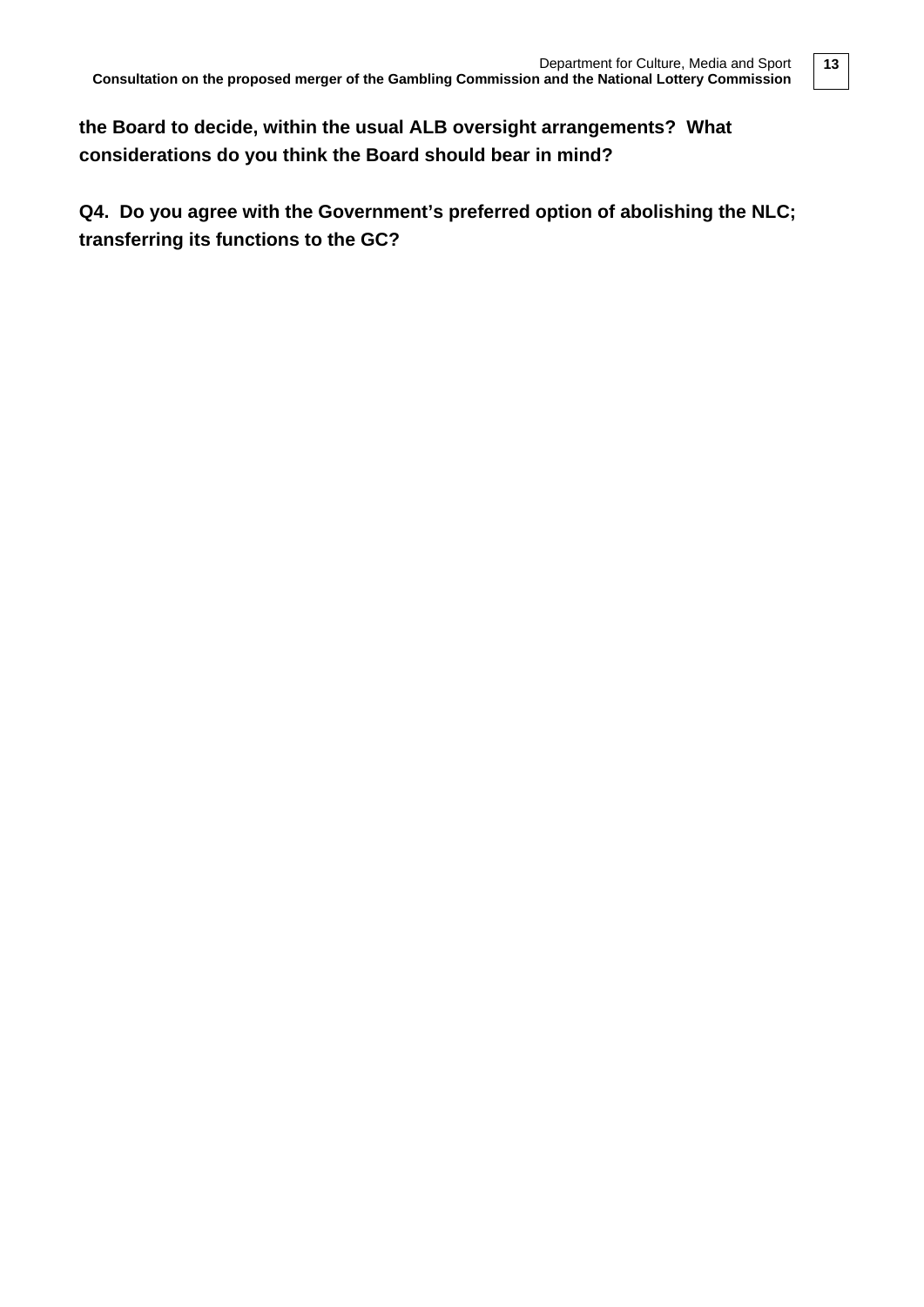# Chapter 4: Protection

4.1 Ministers may only make an order under the Public Bodies Act if they consider that the order does not remove any necessary protection, and the order does not prevent any person from continuing to exercise any right or freedom which that person might reasonably expect to continue to exercise.

4.2 The Government recognises that, in merging the two organisations, care should be taken not to damage the effectiveness of the current regulatory structure, nor upset the balance between public protection and the benefits from gambling and lottery activity. While there have been some indications of increases in problem gambling, this remains at low levels in Britain.

4.3 The existing NLC duty to maximise returns in the exercise of its licensing functions is subordinate to the other current NLC duties of propriety and player protection, and this will remain the case in the merged body. This provides the safeguard that player protection issues are properly addressed before any consideration is given to maximising returns to Good Causes. Similarly, provided it is consistent with the licensing objectives, the Gambling Commission's duty is to permit gambling i.e. by operator's intent on maximising their returns. So operators currently regulated by the GC are subject to broadly similar social responsibility constraints as the National lottery.

4.4 As mentioned earlier, it is intended that the merger will maintain or improve existing protections, as required by the Public Bodies Act. The power to merge conferred by that Act does not permit more extensive modification to either Commission or the current regulatory framework in which they operate, except as is necessary to give practical and sensible effect to the merger. The merger through generating some synergy between those regulating the National Lottery and those regulating the rest of commercial gambling and strengthening the quality of the advice to government on gambling may bring benefits of more effective and efficient legislation which has the potential to enhance the public protection in these areas.

### **Question**

**Q5. Do you agree that the proposed merger will not remove any necessary protection? If you have any concerns please specify.**

**Q6. Do you agree that the proposed merger will not prevent any person from continuing to exercise any right of freedom which they might reasonably expect to continue to exercise? If you do not agree please give details of the rights at risk.**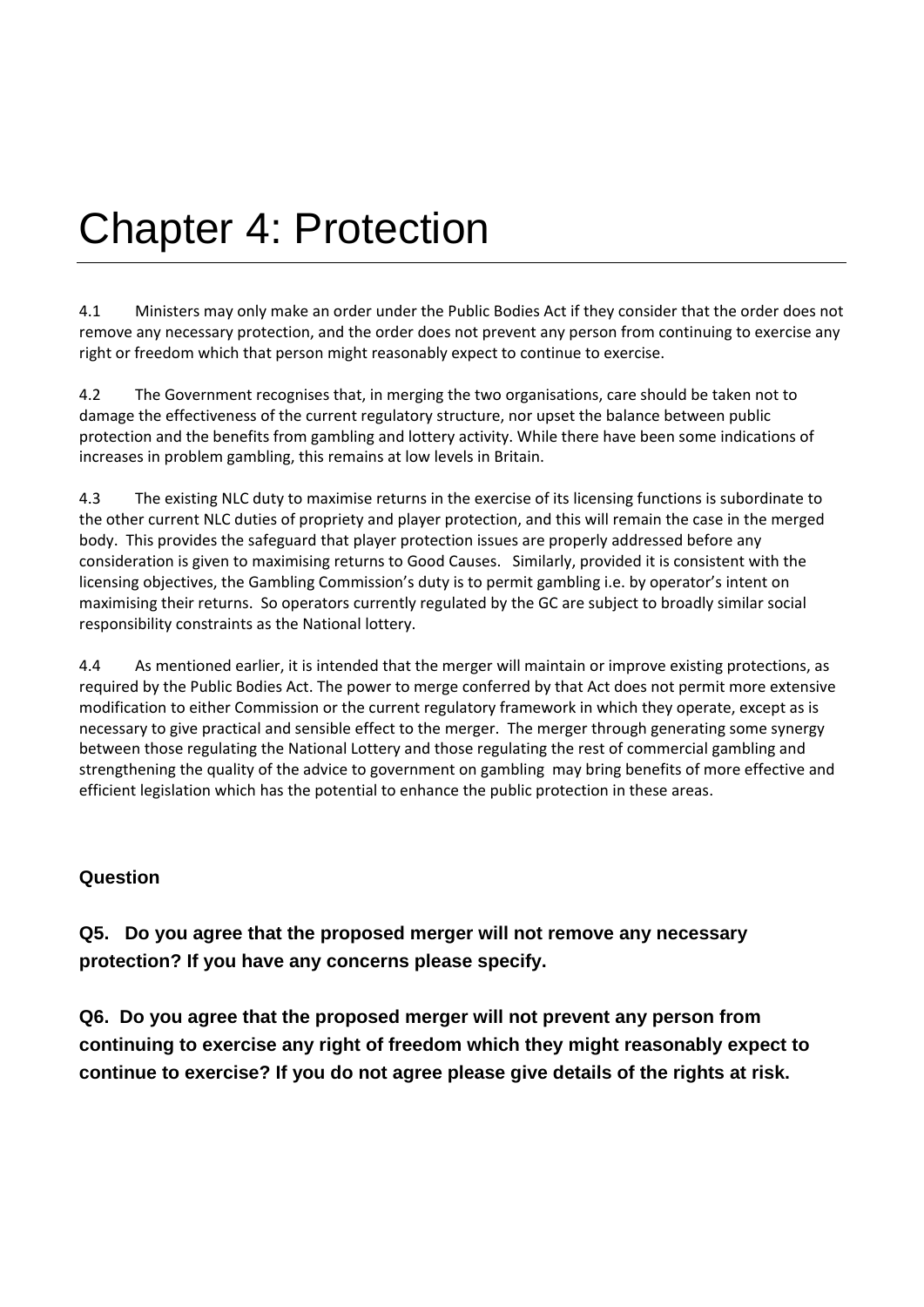### Appendix A: List of Questions

**Q1. Do you agree in principle to the proposal to merge the Gambling Commission and the National Lottery Commission? If not, please explain why.**

**Q2. Do you have any concerns about a single regulator? If so, please specify**

**Q3. Do you agree that the measures for handling the different regulatory requirements of the National Lottery should not be prescribed in statute, but left for the Board to decide, within the usual ALB oversight arrangements? What considerations do you think the Board should bear in mind?**

**Q4. Do you agree with the Government's preferred option of abolishing the NLC; transferring its functions to the GC?** 

**Q5. Do you agree that the proposed merger will not remove any necessary protection? If you have any concerns please specify.**

**Q6. Do you agree that the proposed merger will not prevent any person from continuing to exercise any right of freedom which they might reasonably expect to continue to exercise? If you do not agree please give details of the rights at risk.**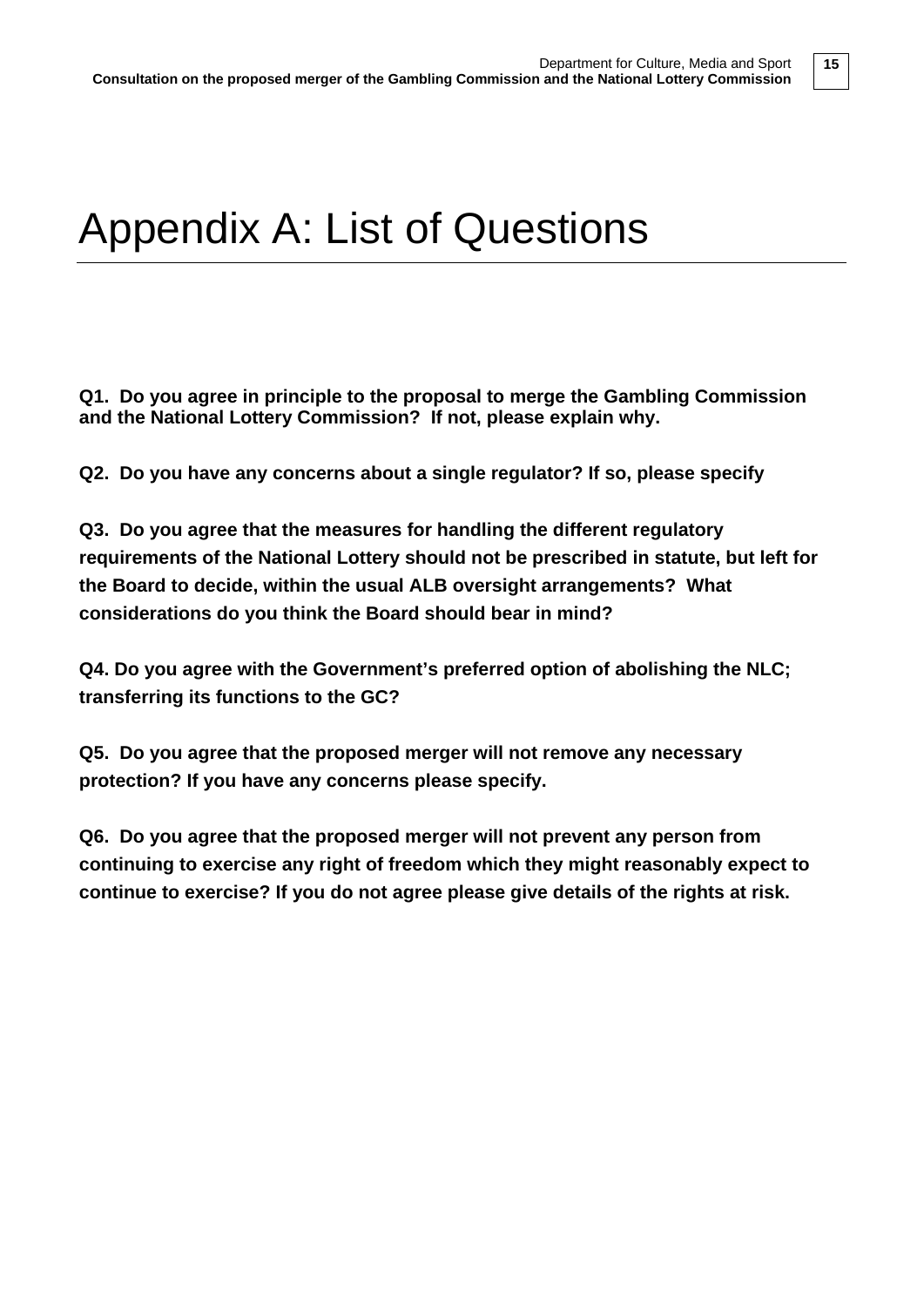# Appendix B: How to respond

You can respond to the consultation in the following ways:

### **Online**

Responses should be sent to [gambling.consultations@culture.gsi.gov.uk](mailto:gambling.consultations@culture.gsi.gov.uk)

### **By post**

You can print out the summary list of questions above and fill in responses by hand. Please send these to:

Stuart Roberts Gambling Sector Department for Culture, Media and Sport 2-4 Cockspur Street London SW1Y 5DH

### **Closing date**

The closing date for responses is 23 October 2012

### **After the consultation**

We will post a summary of answers at on the DCMS website [\(www.culture.gov.uk\)](http://www.culture.gov.uk/) after the end of the consultation together with an analysis of responses. We will publish the Government's response in due course.

### **Freedom of Information**

We are required to release information to comply with the Environmental Information Regulations 2004 and Freedom of Information Act 2000. We will not allow any unwarranted breach of confidentiality, nor will we contravene our obligations under the Data Protection Act 1998, but please note that we will not treat any confidentiality disclaimer generated by your IT system in email responses as a request not to release information.

### **Compliance with the Code of Practice on Consultation**

This consultation complies with the Code.

### **Complaints**

If you have any comments or complaints about the consultation process (as opposed to comments on these issues that are part of the consultation) please contact the DCMS Correspondence Team at the above address or e-mail using the form at www.culture.gov.uk/contact\_us, heading your communication "Gambling Commission/National Lottery Commission Merger".